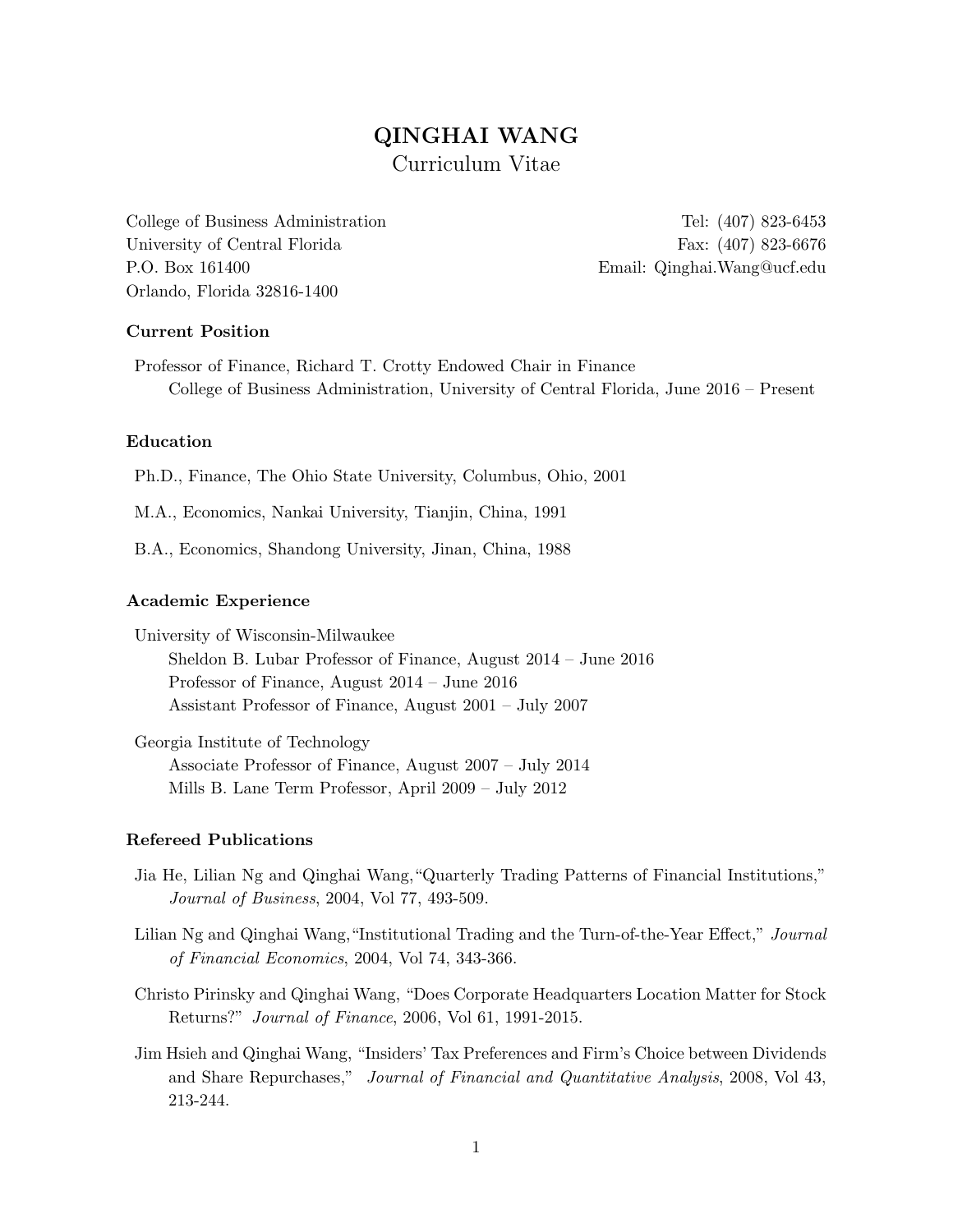- Wenlian Gao, Lilian Ng and Qinghai Wang, "Does Geographic Dispersion Affect Firm Valuation?" Journal of Corporate Finance, 2008, Vol 14, 674-687.
- Jennifer Bethel, Gang Hu and Qinghai Wang, "The Market for Shareholder Voting Rights around Mergers and Acquisitions: Evidence from Institutional Daily Trading and Voting," Journal of Corporate Finance, 2009, Vol 15, 129-145.
- Lilian Ng, Qinghai Wang and Nataliya Zaiats, "Firm Performance and Mutual Fund Voting," Journal of Banking and Finance, 2009, Vol 33, 2207-2217.
- Dongmin Ke, Lilian Ng and Qinghai Wang, "Home Bias in Foreign Investment Decisions," Journal of International Business Studies, 2010, Vol 41, 960-979.
- Wenlian Gao, Lilian Ng and Qinghai Wang, "Does Headquarters Location Matter for Corporate Financial Polices?" Financial Management, 2011, Vol 40, 113-138.
- Julia Chou, Lilian Ng, Valeriy Sibilkov and Qinghai Wang, "Product Market Competition and Corporate Governance," Review of Development Finance, 2011, Vol 1, 114-130.
- Julia Chou, Lilian Ng and Qinghai Wang, "Are Better Governed Funds Better Monitors?" Journal of Corporate Finance, 2011, Vol 17, 1254-1271.
- Christo Pirinsky and Qinghai Wang, "Market Segmentation and Cost of Capital in a Domestic Market: Evidence from the Municipal Bond Market," Financial Management, 2011, Vol 40, 455-481.
- Lilian Ng, Valeriy Sibilkov, Qinghai Wang and Nataliya Zaiats,"Shareholder Voting on Equity Compensation Plans and Executive Compensation," Journal of Corporate Finance, 2011, Vol 17, 1510-1530.
- Nishant Dass, Vikram Nanda and Qinghai Wang, "Allocation of Decision Rights and the Investment Strategy of Mutual Funds ," Journal of Financial Economics, 2013, Vol 110, 254-277.
- Gang Hu, David McLean, Jeffrey Pontiff and Qinghai Wang, "The Year-End Trading Activities of Institutional Investors: Evidence from Daily Trades," Review of Financial Studies, 2014, Vol 27, 1593-1614
- Jay J. Cao, Bing Han and Qinghai Wang, "Institutional Investment Constraints and Stock Prices," Journal of Financial and Quantitative Analysis, 2017, Vol 52, 465-489
- Mahdi Nezafat, Mark Schroder and Qinghai Wang, "Short-sale Constraints, Information Acquisition, and Asset Prices," Journal of Economic Theory, 2017, Vol 172, 273-312
- Donghyun Kim, Lilian Ng, Qinghai Wang, and Xiaoqiong Wang, "Insider Trading, Informativeness, and Price Efficiency Around the World," Asia-Pacific Journal of Financial Studies, 2019, Vol 48, 728-776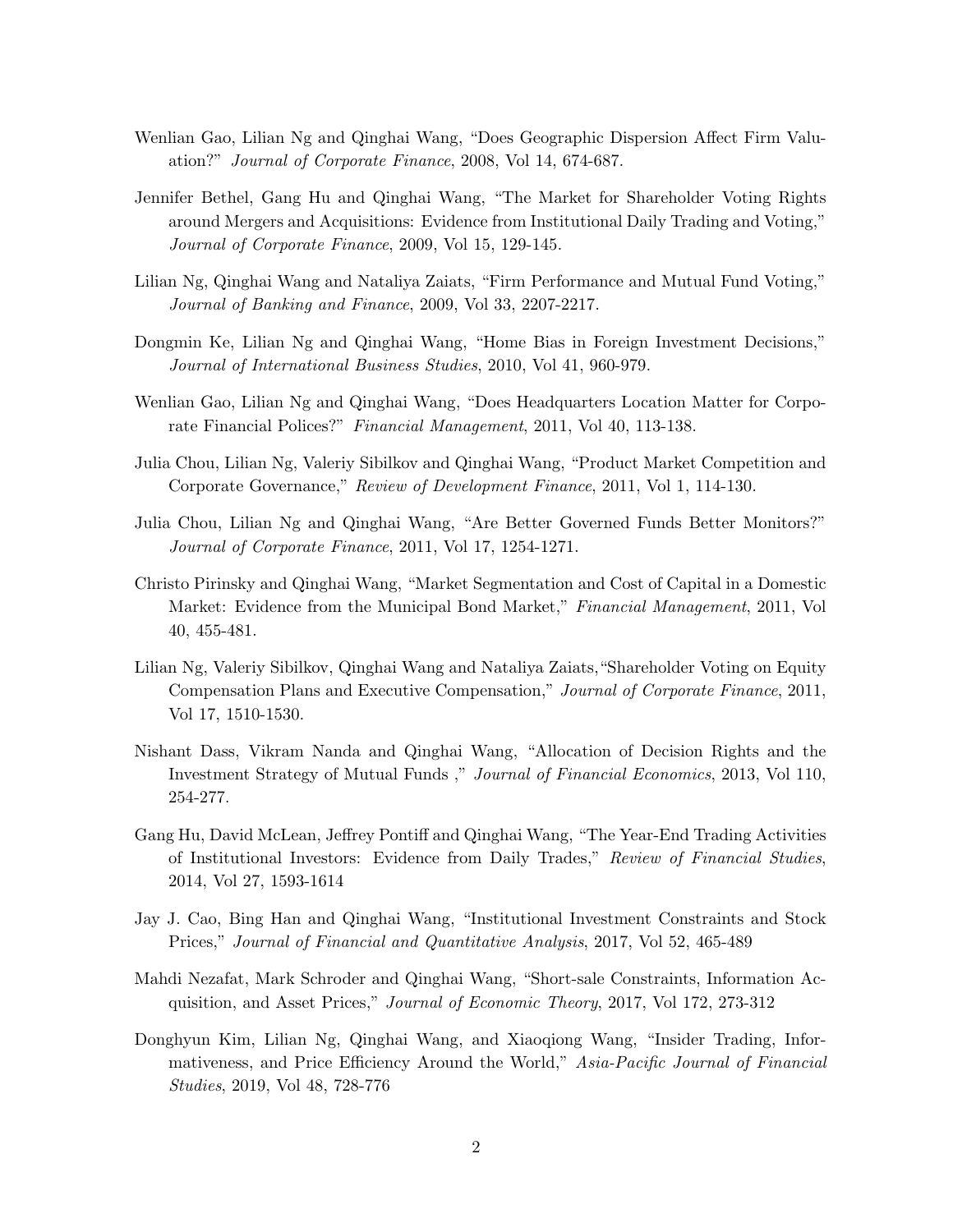- Nishant Dass, Vikram Nanda, and Qinghai Wang, "Within-Syndicate Conflicts, Loan Covenants, and Syndicate Formation," Financial Management, 2020, Vol 49, 547-583.
- Mahdi Nezafat, Tao Shen, and Qinghai Wang, "Short Selling, Agency, and Corporate Investment," Financial Management, 2021, Vol 50, 547-583.
- Vladimir Atanasov, Christo Pirinsky, and Qinghai Wang, "Did the Efficient Market Hypothesis Affect Investor Behavior? Evidence from Mutual Fund Managers," Quarterly Journal of Finance, forthcoming
- Honghui Chen, Yuanyu Qu, Tao Shen, Qinghai Wang, and David Xu, "The Geography of Information Acquisition," Journal of Financial and Quantitative Analysis, forthcoming
- Donghyun Kim, Qinghai Wang, and Xiaoqiong Wang, "Geographic Clustering of Institutional Investors" Journal of Financial Economics, forthcoming

# Other Publications

- Jim Hsieh and Qinghai Wang, "Stock Repurchases: Theory and Evidence: Part I and II" (Chapters 14 and 15) in Blackwell Companion to Dividends and Dividend Policy, H. Kent Baker, ed., Blackwell Publishing, New York, 2009.
- Christo Pirinsky and Qinghai Wang, "Geography and Corporate Finance: A Review" in Handbook on Emerging Issues in Corporate Governance, World Scientific Publishing (2010), edited by Alireza Tourani-Rad.

#### Working Papers

- Scott Hsu, Vikram Nanda and Qinghai Wang, "Investment Allocation and Performance in Venture Capital"
- Mahdi Nezafat, Tao Shen, Qinghai Wang and Julia Wu, "Longs, Shorts and the Cross-section of Stock Returns"
	- American Finance Association annual meeting, 2016
	- FIRS, 2017
- Jim Hsieh, Lilian Ng and Qinghai Wang, "How Informative are Analyst Recommendations and Insider Trades?"

– American Finance Association annual meeting, 2006

Sulei Han and Qinghai Wang, "Consensus and Disagreement in Financial Analyst Stock Recommendations"

Chang-Mo Kang, Donghyun Kim, and Qinghai Wang, "Cluster Trading of Corporate Insiders"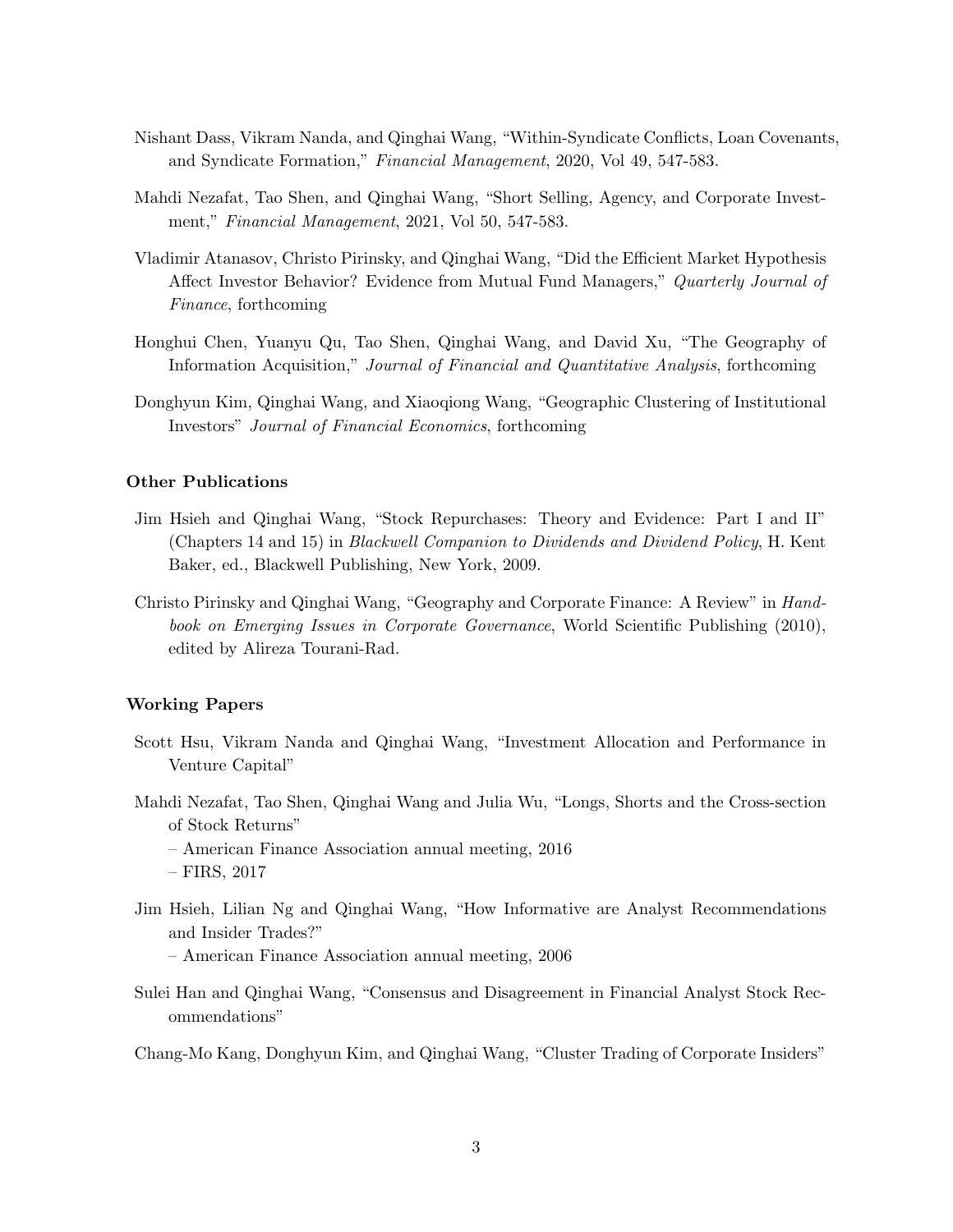- Qinghai Wang, "How does Portfolio Disclosure Affect Institutional Trading Activities? Evidence from Their Daily Trades"
	- American Finance Association annual meeting, 2012

- Qinghai Wang, "Do Stock Pickers Mean What They Say? Evidence from Mutual Fund Stock Recommendations and Trading Activities"
- Qinghai Wang, "IPO Initial Returns and Mutual Fund Performance"
- Nishant Dass, Scott Hsu, Vikram Nanda and Qinghai Wang, "Churning in VC Investments"
- Qinghai Wang, "Bailouts Reward Risk Taking: Evidence from the Run on Money Market Funds"
- Tingqiu Cao, Qinghai Wang and Guangli Zhang, "The High Costs of Overvalued Equity in an Emerging Market: Evidence from the China Growth Enterprise Market (GME)"
- Qinghai Wang and Pengfei Ye, "Follow the Leader? Corporate Executives and Mutual Fund Investments"
- Jim Hsieh and Qinghai Wang, "Shareholder Voting Rights in Mergers and Acquisitions"
- Jim Hsieh and Qinghai Wang, "When does 'Voting with Feet' Matter? A Study of Voting Rights and Shareholder Trading in Takeovers"
	- Outstanding Paper Awards in the "2008 NTU International Conference on Finance"
- Christo Pirinsky and Qinghai Wang, "Institutional Investors and the Comovement of Equity Prices"
	- Texas Finance Festival, 2004

## Editorial Activities

Editor: China Accounting and Finance Review (2014 –)

Associate Editor: Quarterly Journal of Finance (2020 –)

## Teaching Experience

#### Courses:

- Ph.D.: Seminars in Investments (Georgia Tech, UWM, UCF), Empirical Methods (UCF), Asset Pricing Theory (UWM)
- MBA/M.S.: Investments (Georgia Tech, UWM, UCF), Finance and Investments (Georgia Tech), Portfolio Management (UWM)

EMBA: Financial Markets and Investments (UWM)

<sup>–</sup> FIRS, 2011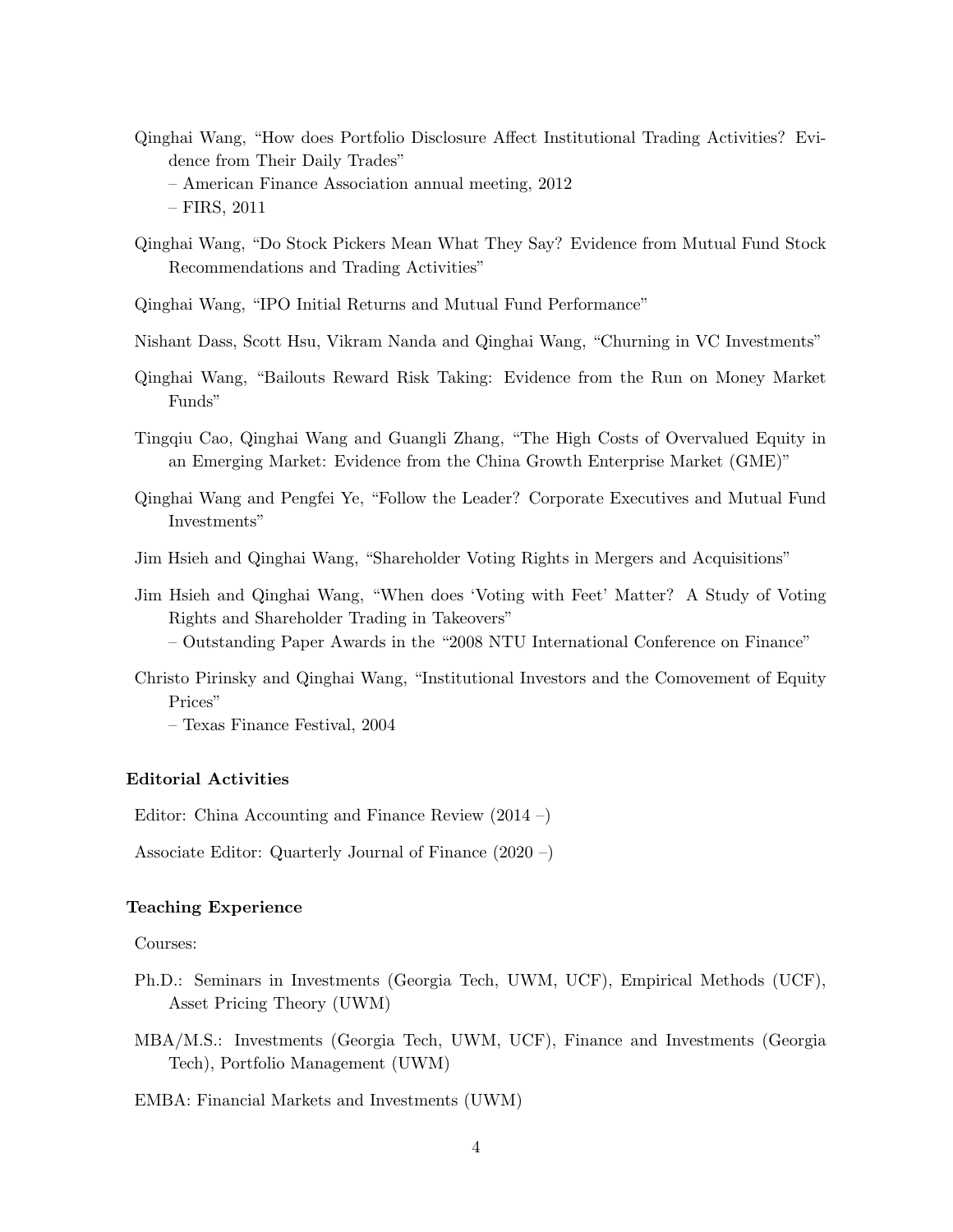Undergraduate: Investments (Georgia Tech, UWM, UCF), Portfolio Management (UWM, UCF)

Teaching Related Services:

Director of PhD Program in Finance, 2016- (UCF)

PhD Program Committee, 2014-2016 (UWM)

Quantitative and Computational Finance (QCF) Program Executive Committee, 2009-2014 (Georgia Tech)

Teaching Effectiveness Committee, 2007-2014 (Georgia Tech)

Teaching Grants and Awards:

Rich Foundation Grant for Ethics Education, 20010-11 (Georgia Tech)

Gold Star Teaching Award, Sheldon B. Lubar School of Business, 2006 (UWM)

# Honors and Awards

- Research Incentive Award, 2021, University of Central Florida, College of Business Administration
- Best Paper Award, AsiaPacific Journal of Financial Studies, 2019, ("Insider Trading, Informativeness, and Price Efficiency Around the World")
- Coller Institute of Venture (CIV) 2017 Venture Research Awards, runner-up, 2017 ("Investment Allocation and Performance in Venture Capital")
- BankScope Prize, 24th Australasian Finance and Banking Conference, 2011 ("Within-Syndicate Conflicts and Financial Contracts: Evidence from Bank Loans")
- PACAP Award for best paper in corporate finance, Asian Finance Association international conference, 2009 ("Market Competition and Corporate Governance")
- Outstanding Paper Awards in the 2008 National Taiwan University (NTU) International Conference on Finance ("Voting Rights and Shareholder Trading in Takeovers")
- Research Grants for "The Market for Shareholder Voting Rights around Mergers and Acquisitions: Evidence from institutional daily trading and voting," (\$10,000) Millstein Center for Corporate Governance and Performance, Yale University, 2007.
- Gold Star Teaching Award, Sheldon B. Lubar School of Business, University of Wisconsin Milwaukee, 2006